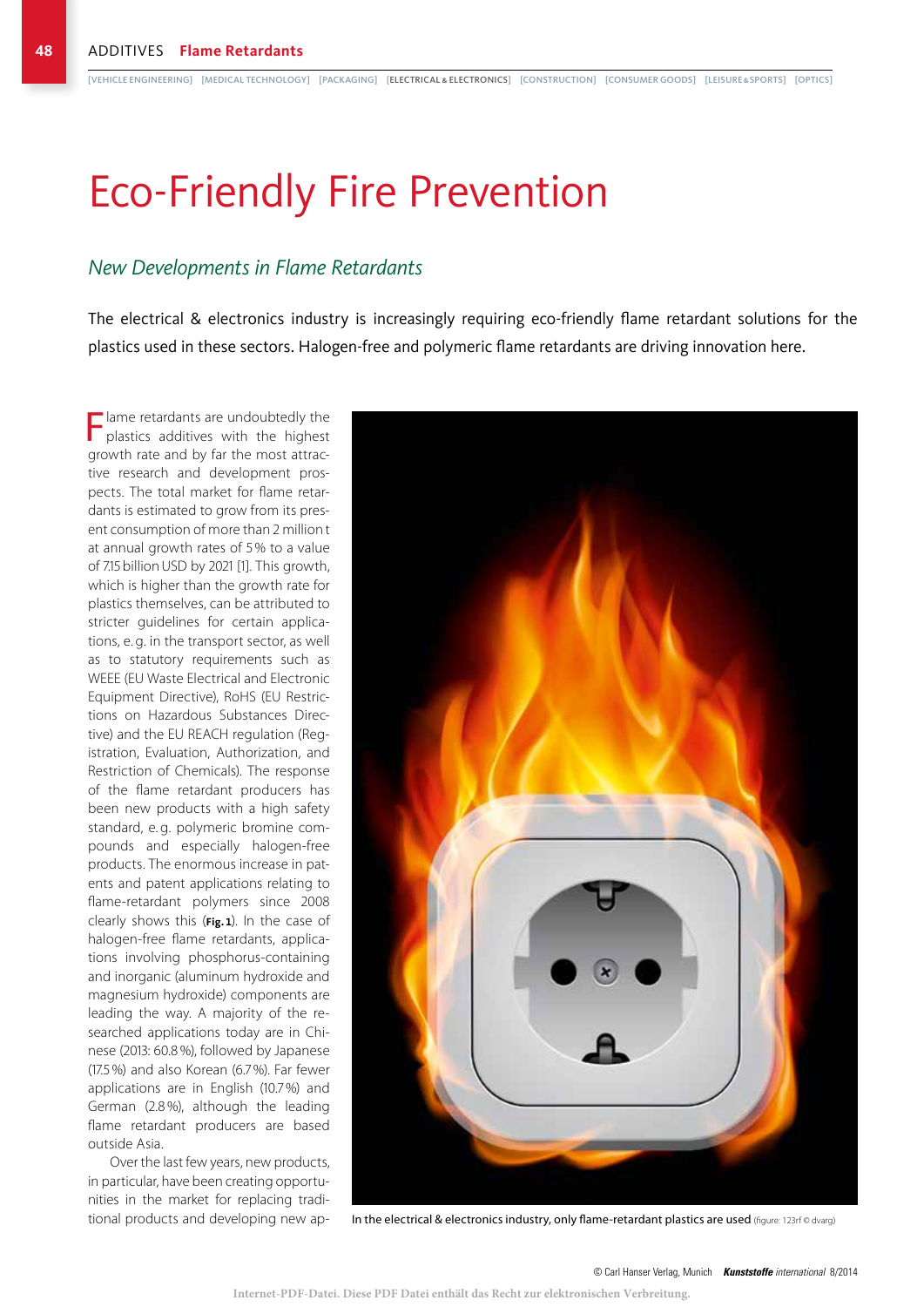

Fig. 1. Patents and patent applications for flameretardant plastics (figure: LBF)

structure of melamine metal phosphates in the Safire product group (figure: LBF)

plications. A main area of use for flame-retardant plastics is the electrical & electronics market (**Title figure**). In the following examples, reference is therefore made mainly to test methods in this segment, e.g. UL 94V, Comparative Tracking Index (CTI), and Glow Wire Ignition Temperature (GWIT).

#### *Renaissance of Polyamides*

Among flame-retardant engineering plastics, polyamides are the most attractive market, with 50% of formulations expected to be halogen-free in the future [2]. Glass fiber-reinforced polyamide 66 is the main application, especially in the E&E industry. The long-established Exolit OP flame retardants (manufacturer: Clariant SE, Muttenz, Switzerland), which are based on organic phosphinates (mainly aluminum diethyl phosphinate, abbreviated to DEPAL), are frequently used in combination with melamine polyphosphate, abbreviated to MPP (e.g. Melapur 200, BASF SE, Ludwigshafen, Germany, or Budit 3141, Chemische Fabrik Budenheim KG, Budenheim, Germany). Alternative melamine derivatives that are

claimed to offer technical and price advantages over MPP are now also available on the market as flame retardant components.

Products in the Safire range (Floridienne Chimie SA, Ath, Belgium), which represent various melamine metal phosphates (**Fig. 2**), particularly Safire 400 (in combination with small amounts of zinc borate), act synergistically with DEPAL to give an improved flame retardant effect over MPP/DEPAL. For example, at 15 % total concentration, UL 94 V-0 with 0.8 mm and a CTI of 600 V are achieved. In addition, smoke density is significantly reduced, so that, for example, in the case of EN 45545-2 (transport standard) the category HL3 can be fulfilled [3, 4]. Safire 600 has very high thermal stability ( $>$  350 °C) and is therefore suitable as a component for (semi)aromatic polyamides. Another synergistic alternative to MPP with organic phosphinates is MCA PPM Triazine HF (MCA Technologies GmbH, Biel-Benken, Switzerland). Research carried out at the Fraunhofer Institute for Structural Durability and System Reliability (Fraunhofer LBF) in Darmstadt,

Germany, showed that, in the case of glass fiber-reinforced PA6, the addition of MCA to DEPAL leads to very short burning times. The addition of zinc stannate (Flamtard S, WilliamBlythe Ltd., Lancashire, UK) to phosphinates can decrease smoke density [5] and help reduce corrosion in processing machinery [6].

Clariant, too, has launched Exolit OP1400, a new synergistic combination with DEPAL that offers increased thermal stability and so permits higher output in the injection molding process [7].

Another Safire development (Safire 3000) is one of the first solutions to provide effective flame retardancy for polyamide66 without the use of organic phosphinates. The composition of Safire3000 is a combination of the Safire products shown with a DOPO derivative (DOPO = 9,10-dihydro-9-oxa-10-phosphaphenanthrene-10-oxide). This new flame retardant combination causes very little or no corrosion of processing machinery ([8], (**Fig.3**). A fundamental problem with other halogenated and halogen-free phosphorus-containing flame retardants has thus been solved. A dimeric DOPO derivative with equally high ther-  $\mathbf{\nu}$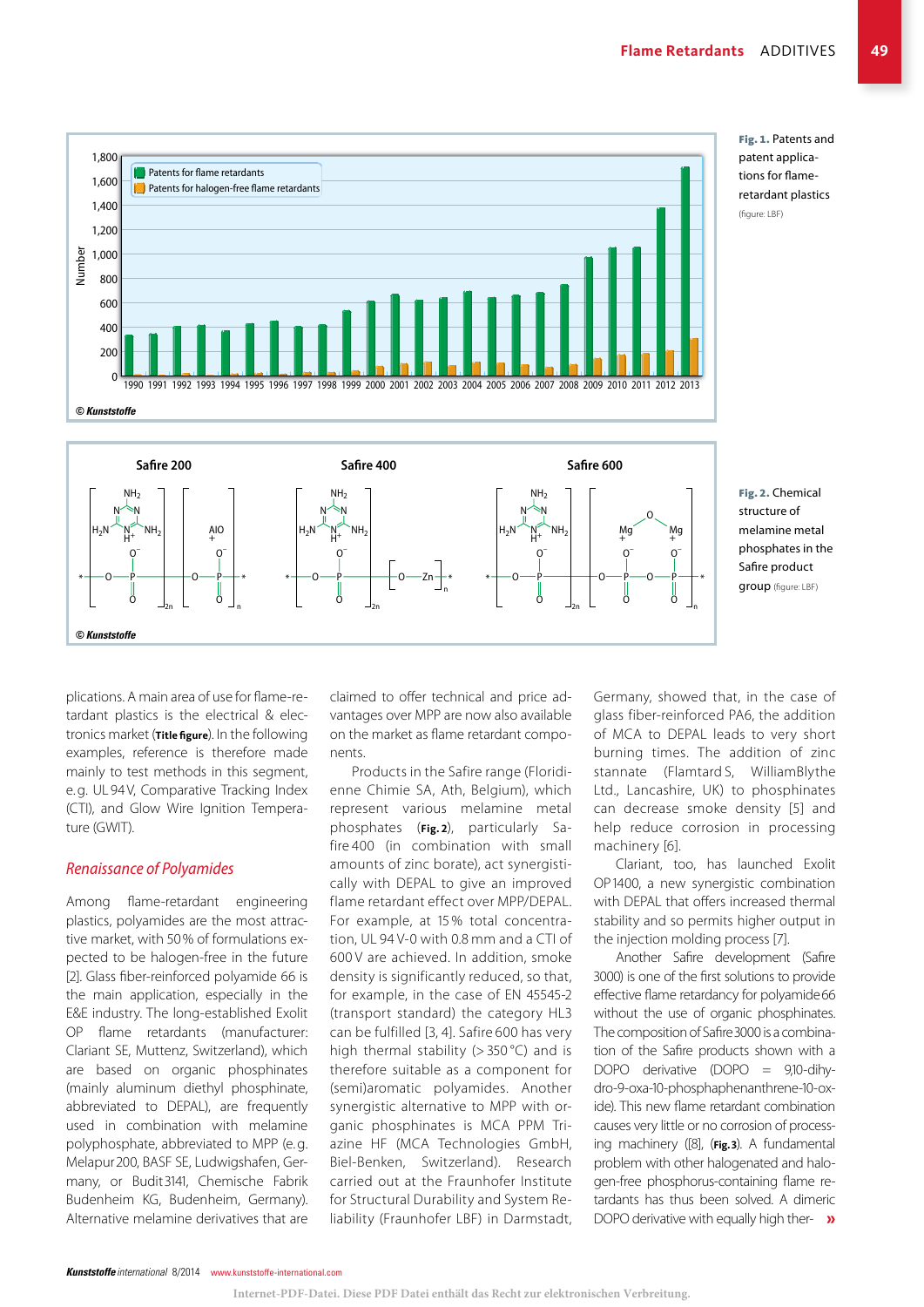Fig. 3. Corrosion testing of halogen-free flameretardant-modified glass fiberreinforced polyamide 66 (figure: LBF)



mal stability is also being developed under the name XP-7866 (Albemarle Corporation, Baton Rouge, USA).

#### *Polyesters with Many Flame Retardant Options*

For polyesters used in E&E applications, primarily PBT, organic phosphinates in combination with nitrogen compounds are also first choice. Here, users have even more varied options for effective flame retardant combinations and optimized formulations. The previous product of choice, Exolit OP 1240, can be formulated more efficiently by the use of various synergists such as MPP or nano metaloxides or at lower cost with melamine cyanurate (e. g. Melapur MC, BASF) or boehmite (e.g. Apyral AOH, Nabaltec) [9]. Safire 600 has a better UL 94 V-0 rating (1.6 mm after heat aging) and CTI values (575 V) than MPP [4]. Another alternative is to add polyphosphonates (Nofia, manufacturer: FRX Polymers, Chelmsford, USA), which can increase the GWIT value in particular [9]. Clariant itself is also marketing a new synergistic combination (not described in detail) under the name Exolit OP 1260, which in 30% GF PBT achieves UL 94 V-0 at 0.4 mm and also provides very good flame retardant properties (CTI 575V, GWIT 775 °C), very good flowability, and improved mechanical properties (**Fig. 4**)

[10]. With other nitrogen synergists used for polyamide such as MCA PPM Triazine, the total concentration of flame retardant required to attain the UL 94 V-0 classification can also be reduced (**Fig. 5**).

Good flame retardancy in glass fiber-reinforced PBT is also obtained using alternative chemistries based on inorganic phosphinates, e. g. aluminum hypophosphite, marketed under the tradename Phoslite (Italmatch Chemicals S.p.A., Genoa, Italy) [11, 12]. In combination with a nitrogen synergist (Phoslite B65 AM) better CTI values (>600 V) are obtained than with organic phosphinates but at the expense of poorer performance in the UL 94 V test.

For flame-retardant PA and PBT fibers, cocondensates with phosphorus-containing diacids have been the standard solution for many years (Trevira CS, Toyobo Heim). At the present time, development is moving in the direction of mixing PET or PA polymers directly with a phosphorus-containing polymer before the spinning process. The products being used are, for example, Ukanol FR 80 (Schill+Seilacher GmbH, Hamburg, Germany) or Nofia (FRX-Polymers). This process avoids more costly cocondensation and makes the production of flame-retardant fibers far more flexible. A first example was the production of a flame-retardant polyamide fiber by Ems-Chemie Holding AG, Domat-Ems, Switzerland. Ukanol FR80 is also an excellent flame retardant for hot melt adhesives.

#### *Alternatives for Polycarbonate and Blends*

For polycarbonate and polycarbonate blends, the aim is to replace bisphenol A-containing phosphate flame retardants. One possibility is to use a solid phosphate based on 4,4´-dihydroxybiphenyl, marketed under the name ADK Stab FP 800 (manufacturer: Adeka Corp., supplier: Adeka-Palmarole SAS, **Fig.5**). Thanks to the biphenyl unit and oligomeric structure, the product has very good thermal stability and low volatility. It also enables the transparency of polycarbonate to be retained. To achieve UL 94V-0 (0.8mm), a concentration of only 3.5% (+ 0.3% PTFE) is required. In PC+ABS blends, better mechanical properties and higher heat resistance are obtained at a slightly lower concentration than with bisphenol A-based flame retardant [13].

Italmatch supplies Phoslite B85CX or, as a masterbatch, Phoslite MB9645 for polycarbonate. Phoslite B85CX achieves UL 94V-0 at a concentration of 5 to 8%; the concentration can be reduced in the presence of an antidripping agent such as PTFE [11]. An alternative flame retardant for PC and PC blends is SPB-100 (manufacturer: Otsuka Chemical Co., supplier: Hebron S.A., Barcelona, Spain), a polymeric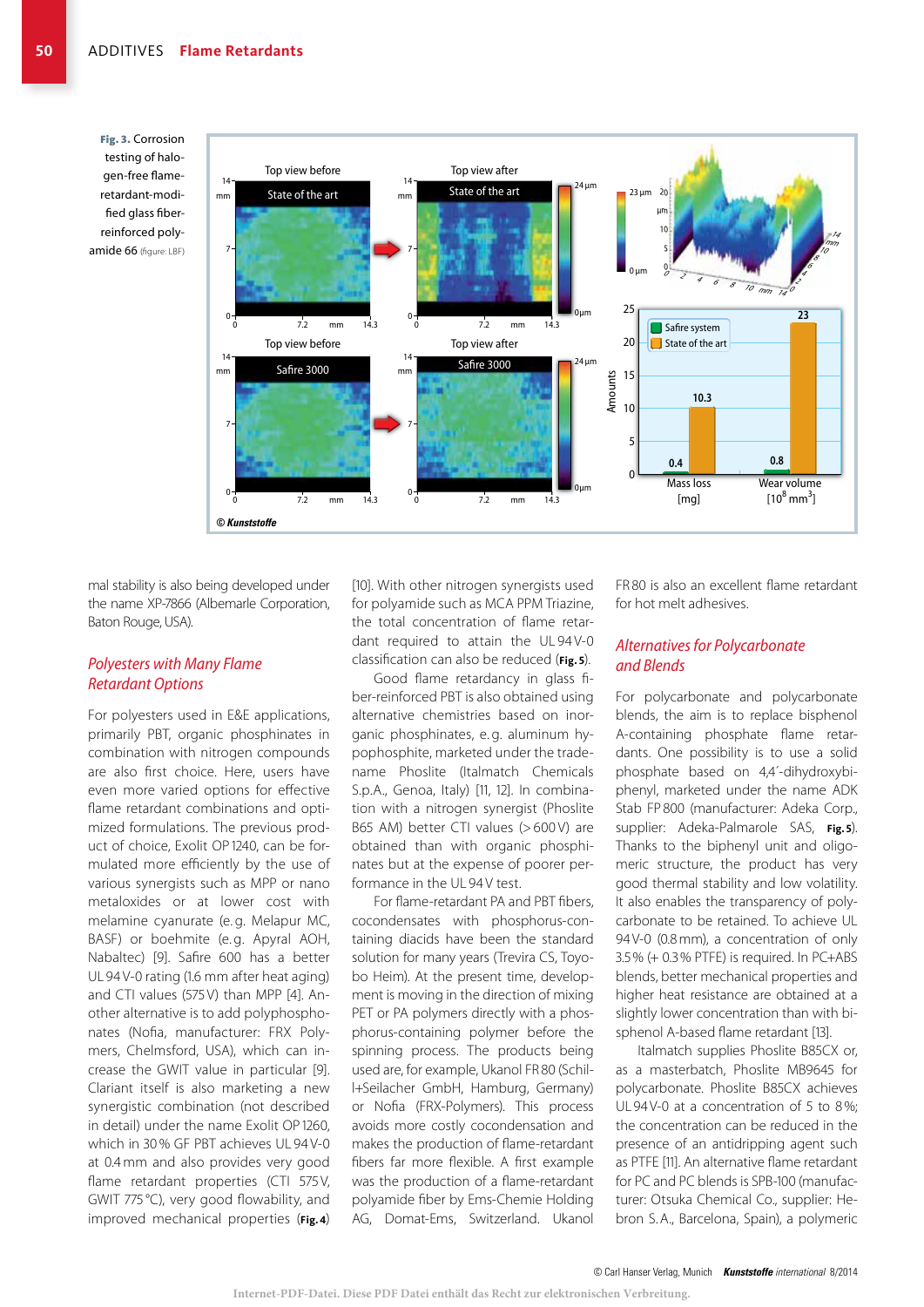phenoxyphosphazene with very low water absorption and high thermal stability.

FRX Polymers markets its own transparent phosphonate copolymer, Nofia CO3000, which achieves a UL94V-0 classification, even at 0.4mm, and is transparent [14].

#### *Polyolefins with Low Flame Retardant Concentration*

For polypropylene applications, two flammability ratings are of interest (UL 94V-2 and UL 94V-0). In both cases, the aim is the same, i.e. to minimize the required flame retardant loading through the use of synergistic systems.

A tried and trusted halogen-free flame retardant system for polypropylene over many years has been ammonium polyphosphate (e.g. Exolit AP, manufacturer: Clariant or Budit, manufacturer: Budenheim Chemische Fabrik), frequently used in combination with a C donor, e.g. pentaerythritol. Generally speaking, an addition of about 30% is necessary to achieve UL 94V-0. The addition of MCA PPM Triazine HF to APP (e.g. in the ratio 1:4) enables the total concentration to be reduced, while at the same time leading to shorter burning times and lower smoke densities. One reason for the improved action is the presence of the morpholine group, which increases the intumescence effect and char formation. Other products that permit a lower concentration based on APP are e.g. Exolit AP 766 or Budit 3167.

An alternative in PP is ADK STAB FP-2200, which is described as a phosphate ester-ZnO mixture. With an 18 % addition of this product (plus 0.2% PTFE



Fig. 4. Properties of halogen-free flame-retardant-modified PBT (figure: Clariant)

antidripping agent), UL 94 V-0 is achieved. The reason for this is very stable char formation. This system also offers the advantages of minimal discoloration during aging and very good light stability in light-stabilized formulations (**Fig. 6**) [13].

Another possible alternative flame retardant for PP and other polyolefins is a pyrophosphoric acid salt available under the name Zuran808.3 (Chitec Technologies, supplied by Raimund Müller GmbH & Co KG, Prisdorf, Germany).

In 1999, Ciba Specialty Chemicals (now BASF SE) introduced a revolutionary flame retardant known as Flamestab NOR116 (**Fig.5**) for polypropylene and polyolefins in the form of films and fibers [15]. Its effect is based on very rapid polymer degradation in a fire, as a result of which the polymer retreats from the flame. As a compound based on sterically hindered amines (HALS) structure, Flamestab NOR116 contributes to the light stability and long-term thermal stability of the products.

A possible alternative for fibers, nonwovens, and thin films is Aflammit PCO900 (previously Aflammit TL 1260, manufacturer: Thor GmbH, Speyer), a cyclic phosphonate. Other flame retardants produced by Thor are based on ethylenediamine phosphate (Aflammit PCO123, PCO234) and other P/N combinations not described in detail (Aflammit PCO700, PCO800).

Another approach is to combine hypophosphites with very small amounts of halogens (Phoslite B631C). With a total concentration of 0.1 % halogen, a rating of UL 94 V2 (1.6 mm) is shown for an addition of 1% Phoslite. For copolymers with increasing PE content or with fillers and glass fibers,  $\mathbf{v}$ 



Fig. 5. Chemical structure of nitrogen-based flame retardants: MCA PPM Triazine HF (a), ADK STAB FP-800 (b) and Flamestab NOR 116 (c) (figure: LBF)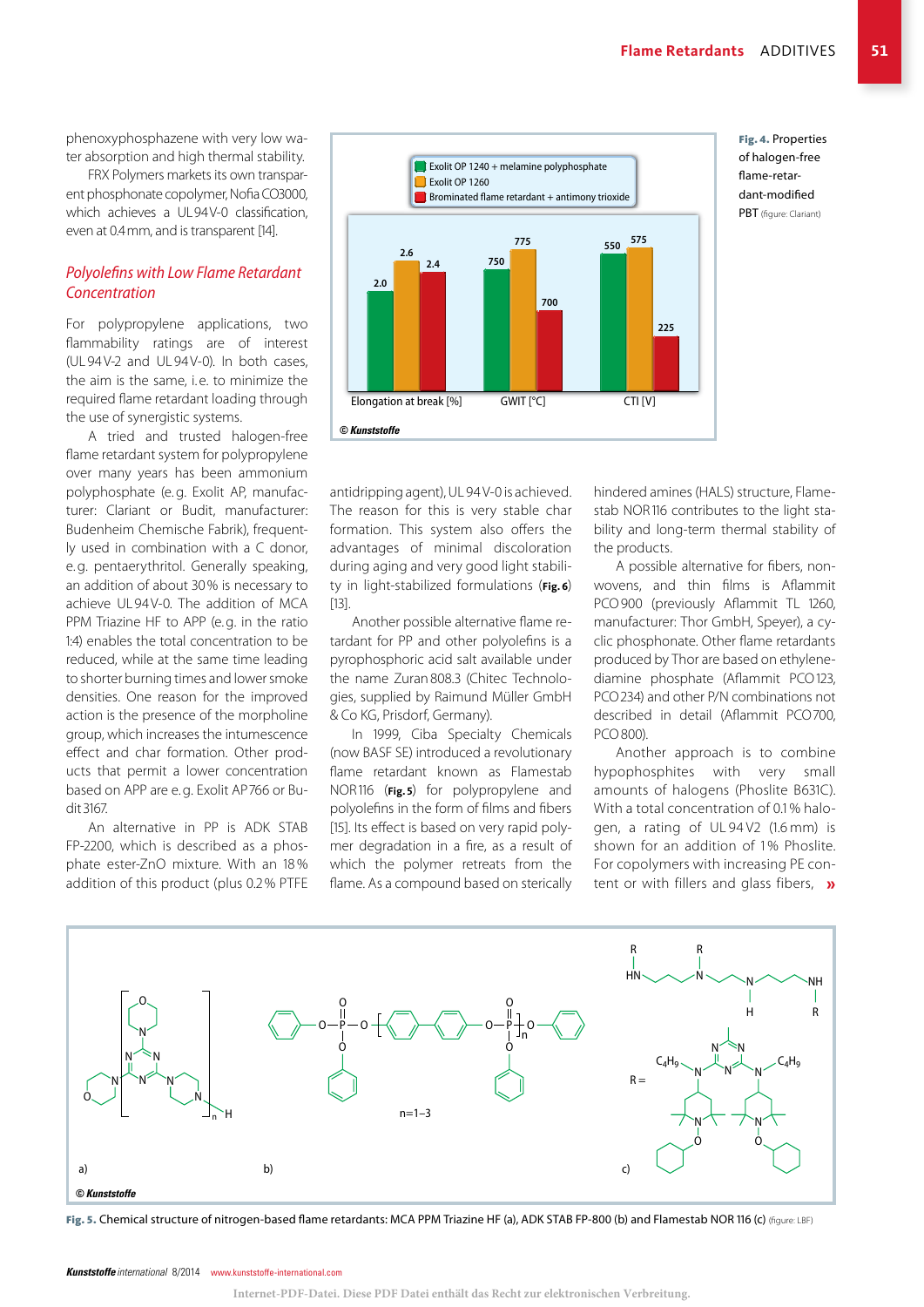the loading has to be raised somewhat (up to 3 %) [16].

Polyethylene remains the domain of inorganic flame retardants such as aluminum hydroxide. Non-inorganic flame retardants that can be used include, for example, ADK STAB FP 2200 (concentration above 30%).

With EVA copolymers, it has been shown that product improvements, especially in terms of elongation value, can be obtained by using silane-modified aluminum hydroxide grades (e. g. Apyral 40HS1, manufacturer: Nabaltec AG, Schwandorf) [17]. In addition, hydrophobic modification reduces the effect of aging in a hot humid environment. The flame-retardant effect is also improved by combining ATH with small amounts of hypophosphites (Phoslite B85 AX) [13].

The challenge posed by polypropylene (and other polyolefins) of achieving a rating of UL 94 V-0 (1.6 mm) with further reduced flame retardant loading (<10%) may possibly be solved by a new system, developed at the Fraunhofer LBF, which is based on imides as a radical source in combination with com-

## The Authors

**Dr. Rudolf Pfaendner** is Head of the Formulation Development and Durability Department in the Plastics Division of the Fraunhofer Institute for Structural Durability and System Reliability (Fraunhofer LBF), Darmstadt, Germany; rudolf.pfaendner@lbf.fraunhofer.de **Prof. Manfred Döring** is Head of the Polymer Synthesis Department in the Plastics Division of the Fraunhofer Institute for Structural Durability and System Reliability (Fraunhofer LBF), Darmstadt, where flame retardants for polymers are a main focus of research; manfred.doering@lbf.fraunhofer.de

## Service

#### References & Digital Version

 $\blacktriangleright$  You can find the list of references and a PDF file of the article at *www.kunststoffe-international.com/881635*

#### German Version

 $\blacktriangleright$  Read the German version of the article in our magazine *Kunststoffe* or at *www.kunststoffe.de*





Fig. 6. Light stability of flame-retardant-modified PP formulations (figure: Adeka-Palmarole)

Fig. 7. Chemical structure of brominated block copolymers (figure: LBF)

mercially available phosphorus compounds [18].

#### *New Solutions for Polystyrene Foam*

In 2008, hexabromocyclododecane (HBCD) was included in the list of "Substances of Very High Concern" by the European Chemical Agency because of its persistent and bioaccumulative properties and has to be replaced on the market by the end of 2015. The capacity for this flame retardant was about 20,000t/a and its main area of application was expanded (EPS) and extruded (XPS) polystyrene foam. Following the construction of industrial capacities at Albemarle, ICL-CP und Great Lakes, the alternative currently being launched on the market is a block copolymer of polystyrene and brominated polybutadiene (BrPBPS) (**Fig.7**) [19]. Because of its polymeric structure, this product has no potential for bioaccumulation. Compared with HBCD, the quantity required is only slightly higher to obtain the same flame retardancy. Because of the styrene content in the BrPBPS, it has very good compatibility with polystyrene. Virtually the same decomposition temperature and the aliphatically bonded bromide guarantee good flame retardancy performance.

Flame retardant mixtures with high efficacy in XPS have also been described

in various patents [20 to 22]. These rely on the synergistic interaction of an organophosphorus component having a defined decomposition temperature with a sulfur-containing compound acting in the gas phase via S-S groups [23].

#### *Other Thermoplastics*

Depending on the surface modification of aluminum hydroxide, secondary properties to flame retardancy can be influenced in different ways. With silicone elastomers, particularly good elongation values are obtained, interestingly enough, with an unmodified product (Apyral 40CD, manufacturer: Nabaltec), while a vinyl silane-modified ATH (Apyral 40VS1) provides improved tensile strength. In Apyral 40HS1, an organosilane without polar functionalization is used for surface modification. This enables very high elongation values to be obtained, e.g. in thermoplastic polyurethanes (TPU). The necessary flame retardant concentration to achieve UL 94V-0 (3mm) is 60% [24].

#### *Epoxy Resins for Lightweight Composite Applications*

Epoxy resins in glass fiber-reinforced composites for circuit boards or as a potting material for electrical and elec-